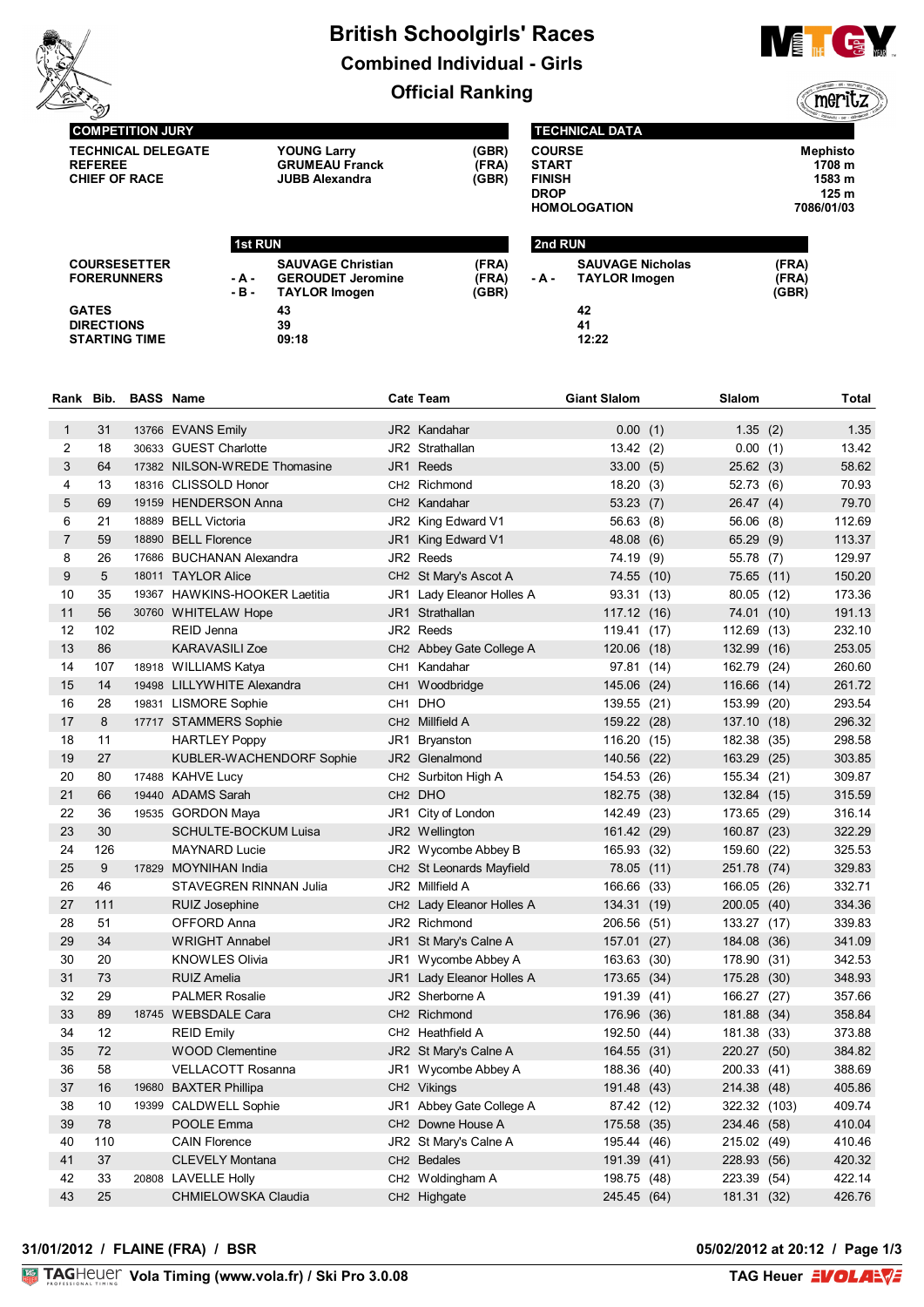## **British Schoolgirls' Races Combined Individual - Girls Official Ranking**

|          |                | Rank Bib. BASS Name |                                            |     | <b>Cate Team</b>                                           | <b>Giant Slalom</b>        | Slalom                     | Total            |
|----------|----------------|---------------------|--------------------------------------------|-----|------------------------------------------------------------|----------------------------|----------------------------|------------------|
| 44       | 39             |                     | <b>PARKER Emily</b>                        |     | CH <sub>2</sub> Cheltenham A                               | 196.26 (47)                | 230.77 (57)                | 427.03           |
| 45       | 112            |                     | <b>HOOPER Caitlin</b>                      |     | JR2 City of London                                         | 210.61 (52)                | 220.84 (51)                | 431.45           |
| 46       | 52             |                     | 17323 YEUNG Isabelle                       |     | JR2 Woodbridge                                             | 214.56 (53)                | 221.05 (52)                | 435.61           |
| 47       | 148            |                     | <b>HOPKINS POWELL Sacha</b>                |     | CH2 Lady Eleanor Holles B                                  | 228.90 (56)                | 221.41 (53)                | 450.31           |
| 48       | 83             |                     | <b>VULLIAMY-TAYLOR Coco</b>                |     | CH1 St Swithuns A                                          | 238.74 (60)                | 211.61 (46)                | 450.35           |
| 49       | 68             |                     | <b>DREESMANN Caroline</b>                  |     | JR1 Wellington                                             | 181.37 (37)                | 271.01 (83)                | 452.38           |
| 50       | 38             |                     | <b>HOBBY Imogen</b>                        |     | CH <sub>2</sub> St Gabriel's School                        | 244.80 (63)                | 212.68 (47)                | 457.48           |
| 51       | 54             |                     | 17452 WRIGHT Natasha                       |     | CH2 Vikings                                                | 265.21 (72)                | 193.37 (38)                | 458.58           |
| 52       | 40             |                     | ROBERTS India                              |     | CH <sub>2</sub> Downe House A                              | 256.39 (67)                | 209.98 (45)                | 466.37           |
| 53       | 115            |                     | SIDOROVA Alexandra                         |     | CH <sub>2</sub> Millfield B                                | 229.73 (58)                | 236.88 (60)                | 466.61           |
| 54       | 152            |                     | <b>WICKES Amiee</b>                        |     | JR1 Wycombe Abbey B                                        | 229.45 (57)                | 238.15 (63)                | 467.60           |
| 55       | 116            |                     | <b>LEACH Catherine</b>                     |     | CH <sub>2</sub> Sherborne B                                | 242.14 (62)                | 241.63 (69)                | 483.77           |
| 56       | 19             |                     | <b>MASTERMAN Rebecca</b>                   |     | JR2 Bradfield                                              | 247.01 (65)                | 242.20 (70)                | 489.21           |
| 57       | 76             |                     | <b>HOBBY Charlotte</b>                     |     | JR1 St Gabriel's School                                    | 205.64 (50)                | 286.12 (90)                | 491.76           |
| 58       | 43             |                     | <b>MALONEY Emerald</b>                     |     | CH2 St Mary's Ascot A                                      | 262.54 (69)                | 236.09 (59)                | 498.63           |
| 59       | 94             |                     | 30779 GUEST Katharine                      |     | JR1 Strathallan                                            | 452.93 (118)               | 51.45(5)                   | 504.38           |
| 60       | 55             |                     | <b>BEALBY Marina</b>                       |     | CH <sub>2</sub> Tudor Hall                                 | 264.11 (71)                | 244.82 (72)                | 508.93           |
| 61       | 109            |                     | <b>HYDE Katie</b>                          |     | CH2 Woldingham A                                           | 286.81 (78)                | 224.81 (55)                | 511.62           |
| 62       | 49             |                     | LESUEUR Jemima                             | JR1 | <b>Bryanston</b>                                           | 258.22 (68)                | 257.74 (76)                | 515.96           |
| 63       | 74             |                     | <b>GORDON Ania</b>                         |     | JR1 City of London                                         | 279.73 (77)                | 237.44 (61)                | 517.17           |
| 64       | 62             |                     | <b>WOODBRIDGE Lily</b>                     |     | CH1 Lambrook                                               | 262.73 (70)                | 254.47 (75)                | 517.20           |
| 65       | 77             |                     | <b>MOULDING Isobel</b>                     |     | CH2 Cheltenham A                                           | 267.60 (74)                | 263.77 (77)                | 531.37           |
| 66       | 119            |                     | <b>AYTON Chloe</b>                         |     | CH <sub>2</sub> St Mary's Ascot B                          | 294.90 (79)                | 239.08 (65)                | 533.98           |
| 67       | 135            |                     | <b>JACKSON Taya</b>                        |     | JR1 Lady Eleanor Holles B                                  | 295.45 (80)                | 240.00 (68)                | 535.45           |
| 68       | 145            |                     | SODI Isabella                              |     | CH <sub>2</sub> St Mary's Ascot B                          | 267.69 (75)                | 268.17 (81)                | 535.86           |
| 69       | 45             |                     | <b>BAYLIS Alexandra</b>                    |     | JR1 St Swithuns A                                          | 271.28 (76)                | 266.18 (80)                | 537.46           |
| 70       | 128            |                     | <b>SUMNER Harriet</b>                      |     | JR2 Millfield B                                            | 343.35 (90)                | 195.08 (39)                | 538.43           |
| 71       | 118            |                     | <b>BELL Sophie</b>                         |     | CH1 Abbey Gate College B                                   | 381.50 (102)               | 168.47 (28)                | 549.97           |
| 72       | 139            |                     | <b>CLUTTON Evie</b>                        |     | CH2 Wycombe Abbey B                                        | 241.86 (61)                | 312.24 (101)               | 554.10           |
| 73       | 32             |                     | <b>MONK Orlaith</b>                        |     | CH2 Queens Chester                                         | 226.23 (55)                | 342.54 (113)               | 568.77           |
| 74       | 96             |                     | <b>SMITH Harriet</b>                       |     | JR1 Wycombe Abbey A                                        | 375.71 (100)               | 205.65 (42)                | 581.36           |
| 75       | 57             |                     | <b>HADSELL Sophie</b>                      |     | JR1 Bradfield                                              | 296.10 (81)                | 287.19 (91)                | 583.29           |
| 76       | 42             |                     | 31012 PLENDERLEITH Lucy                    |     | JR2 Surbiton High A                                        | 134.31 (19)                | 451.18 (132)               | 585.49           |
| 77<br>78 | 63<br>97       |                     | CHMIELOWSKA Julia<br><b>KORSGEN Miriam</b> |     | JR1 Highgate<br>CH <sub>2</sub> King Edward V <sub>1</sub> | 349.05 (92)                | 242.55 (71)<br>277.25 (84) | 591.60<br>595.96 |
| 79       | 84             |                     | <b>WHEATLEY Olivia</b>                     |     | JR1 Millfield A                                            | 318.71 (84)<br>331.40 (87) | 279.67 (88)                | 611.07           |
| 80       | 44             |                     | <b>CROWE Emily</b>                         |     | JR1 Kingswood                                              | 318.90 (85)                | 295.21 (92)                | 614.11           |
| 81       | 98             |                     | 20307 MIDDLETON Amy                        |     | JR1 Solihull                                               | 337.28 (88)                | 279.95 (89)                | 617.23           |
| 82       | 137            |                     | <b>MARRIOT Lilly</b>                       |     | JR1 St Mary's Calne B                                      | 346.20 (91)                | 278.46 (87)                | 624.66           |
| 83       | 113            |                     | <b>LITTLE Ellie</b>                        |     | CH <sub>2</sub> Bedales                                    | 299.13 (82)                | 325.79 (107)               | 624.92           |
| 84       | 79             |                     | UNSWORTH-WHITE Tabitha                     |     | CH2 Blundells                                              | 363.85 (97)                | 265.90 (79)                | 629.75           |
| 85       | 133            |                     | <b>DAVIES Charlotte</b>                    |     | CH2 Woldingham B                                           | 349.23 (93)                | 296.98 (93)                | 646.21           |
| 86       | 81             |                     | <b>KERR-DINEEN Philomena</b>               |     | CH2 St Mary's Ascot A                                      | 364.77 (98)                | 301.45 (94)                | 666.22           |
| 87       | 127            |                     | <b>KLEIN Victoria</b>                      |     | CH2 Cheltenham B                                           | 360.26 (95)                | 307.48 (98)                | 667.74           |
| 88       | 108            |                     | <b>GRACE Serena</b>                        |     | CH1 Queens Chester                                         | 324.87 (86)                | 351.76 (118)               | 676.63           |
| 89       | 151            |                     | <b>HARRISON Emma</b>                       |     | CH2 St Swithuns B                                          | 338.75 (89)                | 344.31 (114)               | 683.06           |
| 90       | 124            |                     | GIDDINS Imogen                             |     | JR1 St Mary's Calne B                                      | 355.85 (94)                | 333.95 (111)               | 689.80           |
| 91       | 17             |                     | <b>DEAKIN Sophie</b>                       |     | CH2 Tudor Hall                                             | 419.83 (113)               | 278.39 (86)                | 698.22           |
| 92       | 99             |                     | <b>JONES Charlotte</b>                     |     | JR1 Guildford High                                         | 387.01 (103)               | 322.81 (104)               | 709.82           |
| 93       | 70             |                     | <b>THOMPSON Alice</b>                      |     | CH2 Queens Chester                                         | 391.43 (106)               | 323.17 (105)               | 714.60           |
| 94       | $\overline{2}$ |                     | MIRZAN Khadijah                            |     | JR1 Downe House A                                          | 518.47 (126)               | 205.65 (42)                | 724.12           |
| 95       | 87             |                     | <b>KERRIDGE Katie</b>                      |     | JR1 Bryanston                                              | 418.45 (112)               | 309.68 (99)                | 728.13           |
| 96       | 121            |                     | WOOLGAR Octavia                            |     | JR1 Heathfield B                                           | 400.80 (110)               | 330.55 (110)               | 731.35           |
| 97       | 123            |                     | <b>HUTH Elisabeth</b>                      |     | JR2 Downe House B                                          | 403.01 (111)               | 328.99 (108)               | 732.00           |
| 98       | 53             |                     | <b>REID Olivia</b>                         |     | CH2 Snowsports                                             | 399.61 (109)               | 348.86 (117)               | 748.47           |
| 99       | 136            |                     | CAMPBELL Jean                              |     | CH2 Downe House B                                          | 439.41 (116)               | 323.38 (106)               | 762.79           |
| 100      | 101            |                     | <b>DOODY Olivia</b>                        |     | CH2 Highgate                                               | 487.49 (123)               | 277.68 (85)                | 765.17           |
| 101      | 61             |                     | <b>MELDRAM Lauren</b>                      |     | CH1 Guildford High                                         | 395.75 (108)               | 373.34 (120)               | 769.09           |

**05/02/2012 at 20:12 / Page 2/3<br>TAG Heuer EVOLANE**